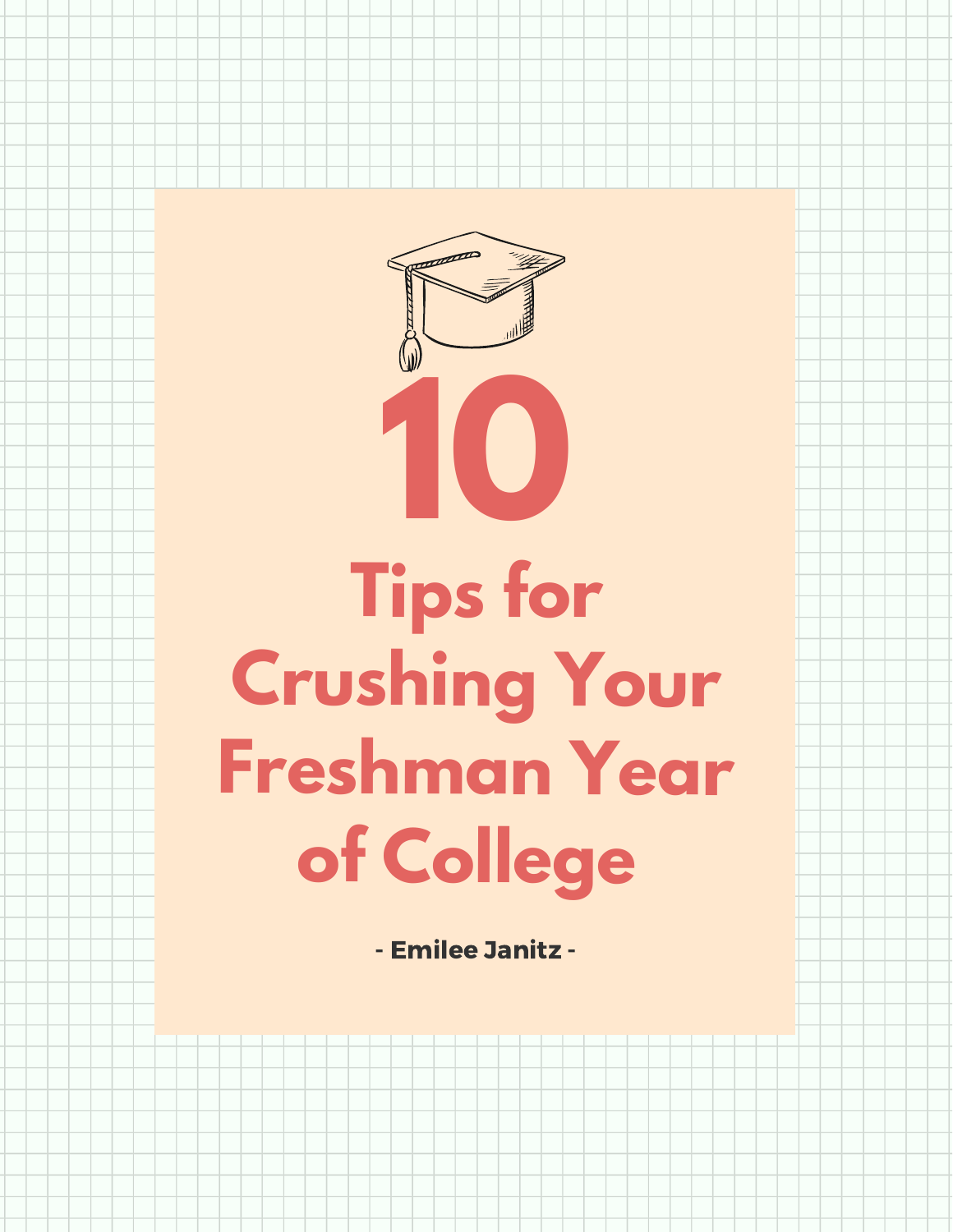## **10 Tips for Crushing Your Freshman Year of College**



- Emilee Janitz -

Thissummer, my husband and hisfamily celebrated the high school graduation of my two sister-in-laws. With both of them preparing to head off to college in the fall to start their freshman year, I find myself reflecting a lot on my own experiences as a high school graduate getting ready for life's next important phase.

I remember being excited to start the next chapter of my life but also very, very nervous. I found myself wondering if college would be exactly how it was depicted in movies and books, andwhether or not Iwould be able to keep upwith my peersin the classroom. In order to prepare myself, Isought out advice from older friends, parents, teachers, anyonewho had ever been to college. After all, who would know better than those who had already been through the same experience?

Eight years later, I'm a proud college graduate with three separate degrees and all kind of college experiences under my belt, including transferring from a private school to a public university and staying on the college journey a bit longer to pursue a Master's. Ascheesy asit may sound, I learned a lot during my time at school, both in and outside of the classroom. As I think back to try and give my sister-in-lawsthe best advice I have to offer, these are the tips that keep coming tto mind: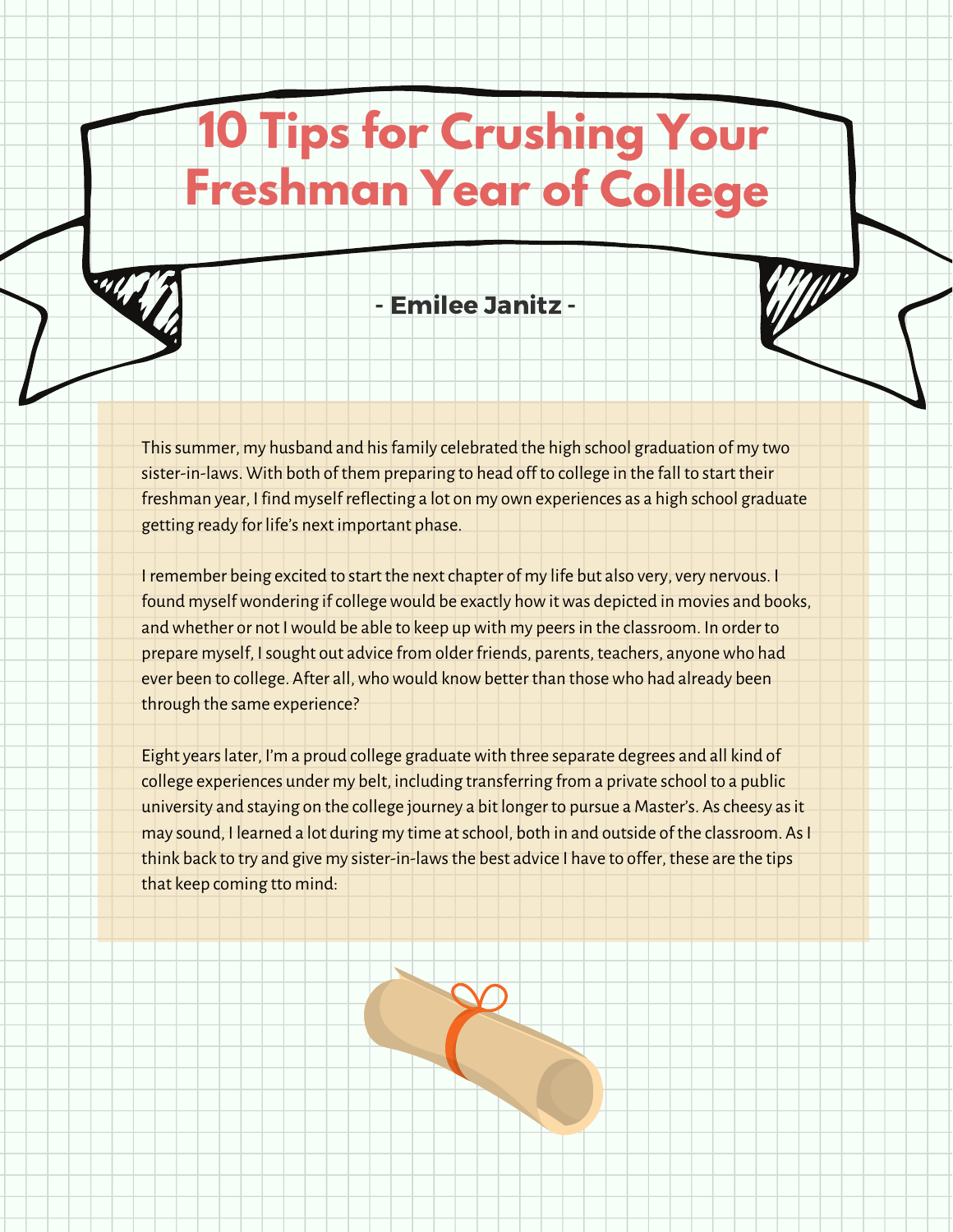

I know this sounds simple but it's so important! Go to class, even when you don't want to. As tempting as it is to blow off your 8 AM lecture, most schools have a strict attendance policy and simply choosing to show up can actually help your final grade. This lesson served me well during my college days and has continued to help me well into the workforce. Show up and be present in everything you do whether it's class, sports practice or a job interview. Putting your best foot forward will help you make the most of your time at school and will serve you the rest of your life.



This advice is key no matter what stage of life you're at! Kindness is infectious and while people may not remember the things you said and did, they will always remember the way you made them feel. Get off on the right foot with your roommate by offering to eat meals together in the dining hall, introduce yourself to your fellow dorm-mates and be a positive presence in the classroom.

 $000$ 



While you may be looking forward to making sweatpants and a t-shirt your everyday uniform, how you present yourself is ultimately part of your personal brand. Dressing a little nicer will help you stand out to professors who will double as job references and members of your professional network as you get closer to graduation.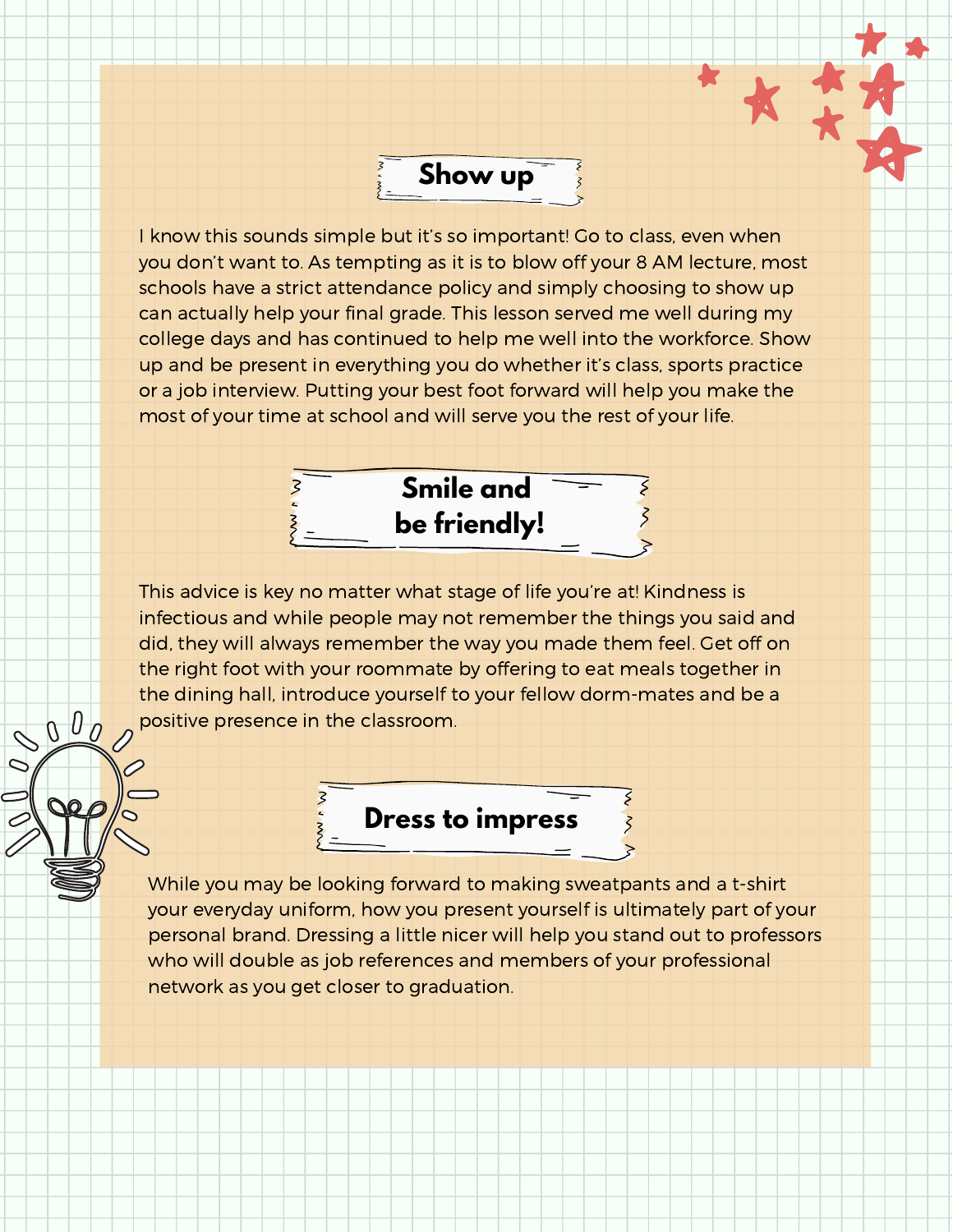## **Don't overpack**

This is easier said than done but only pack the essentials. Chances are, your freshman dorm room won't be overly spacious and you might even be sharing the room as a triple if your college over-admitted applicants. Sticking to the basics will help you keep your space clutter-free and will save you and your parents a major headache when it's time to move out at the end of the spring semester!



If you haven't already, set up your LinkedIn profile. LinkedIn is a social media platform designed to help professionals network, learn more about employers and find jobs. Setting up your profile early will make it easier to add experiences, relevant coursework and honors as they come along. Plus, the sooner you start making connections and growing your network, the better!



Whether it's spending extra time in the new state-of-the-art science lab, checking books out from the university library or attending your professors' office hours, never take for granted all of the resources that are at your fingertips. They're there to help you succeed!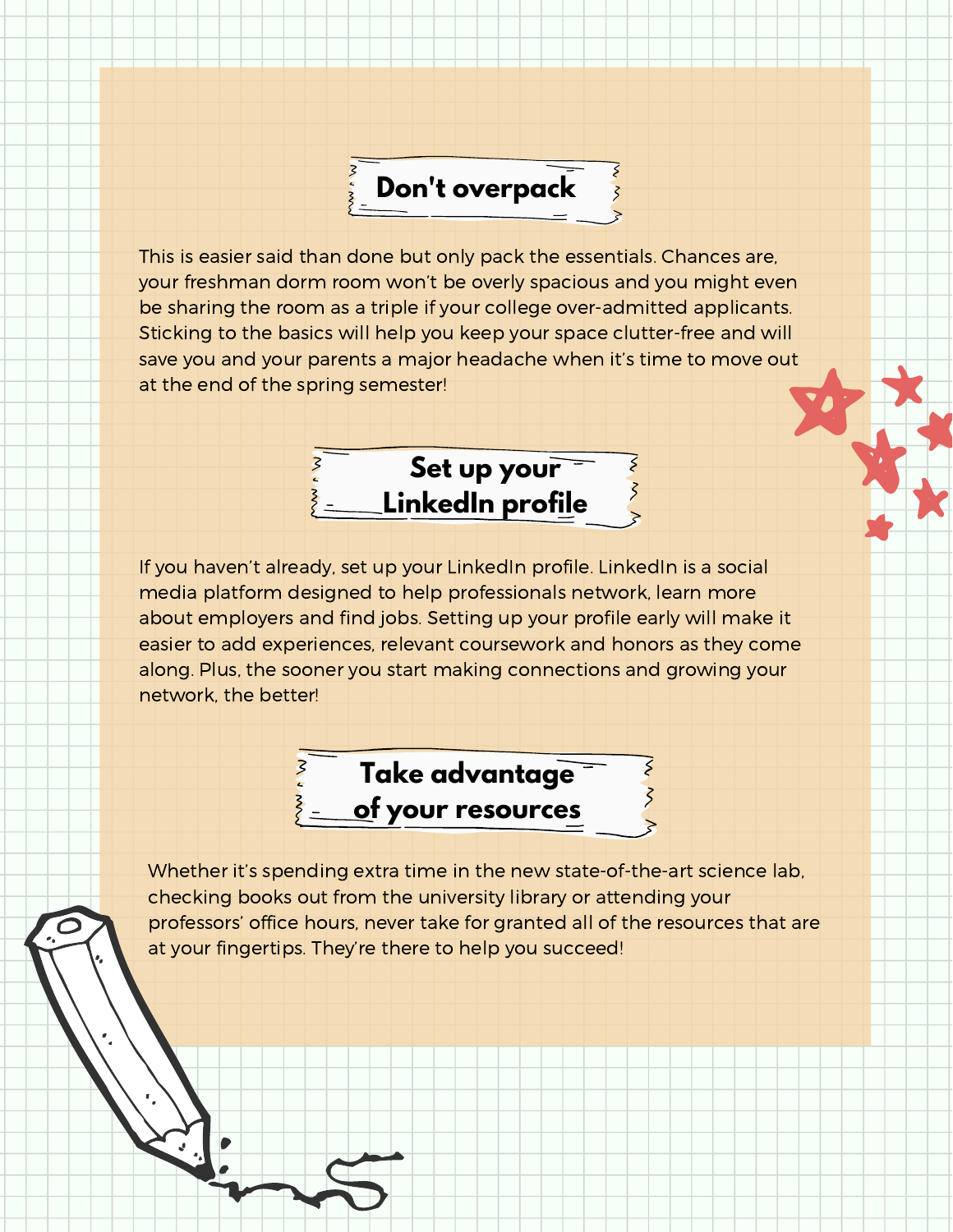



The best part of college is the wide collection of new opportunities and experiences that are being thrown your way. Use this time in your life to say, "yes" and try absolutely everything. Join a club that high-school-you wouldn't have thought of joining, visit your school's art gallery, audition for the musical or try intramural sports; the possibilities are endless!



Never forget: You're not in high school anymore! Whoever your peers thought you were in high school no longer applies. You can be whoever you want to be. In fact, you can be the best thing possible: your true self.



The rumors are true: college can be stressful. Make sure you're taking time to take care of yourself and do the things you enjoy. Practice stressrelieving methods like yoga, writing, listening to music or using anxietymanagement apps to help you keep your stress levels at a minimum. If you ever find yourself feeling incapable of handling your stress on your own, seek help from your on-campus health center.